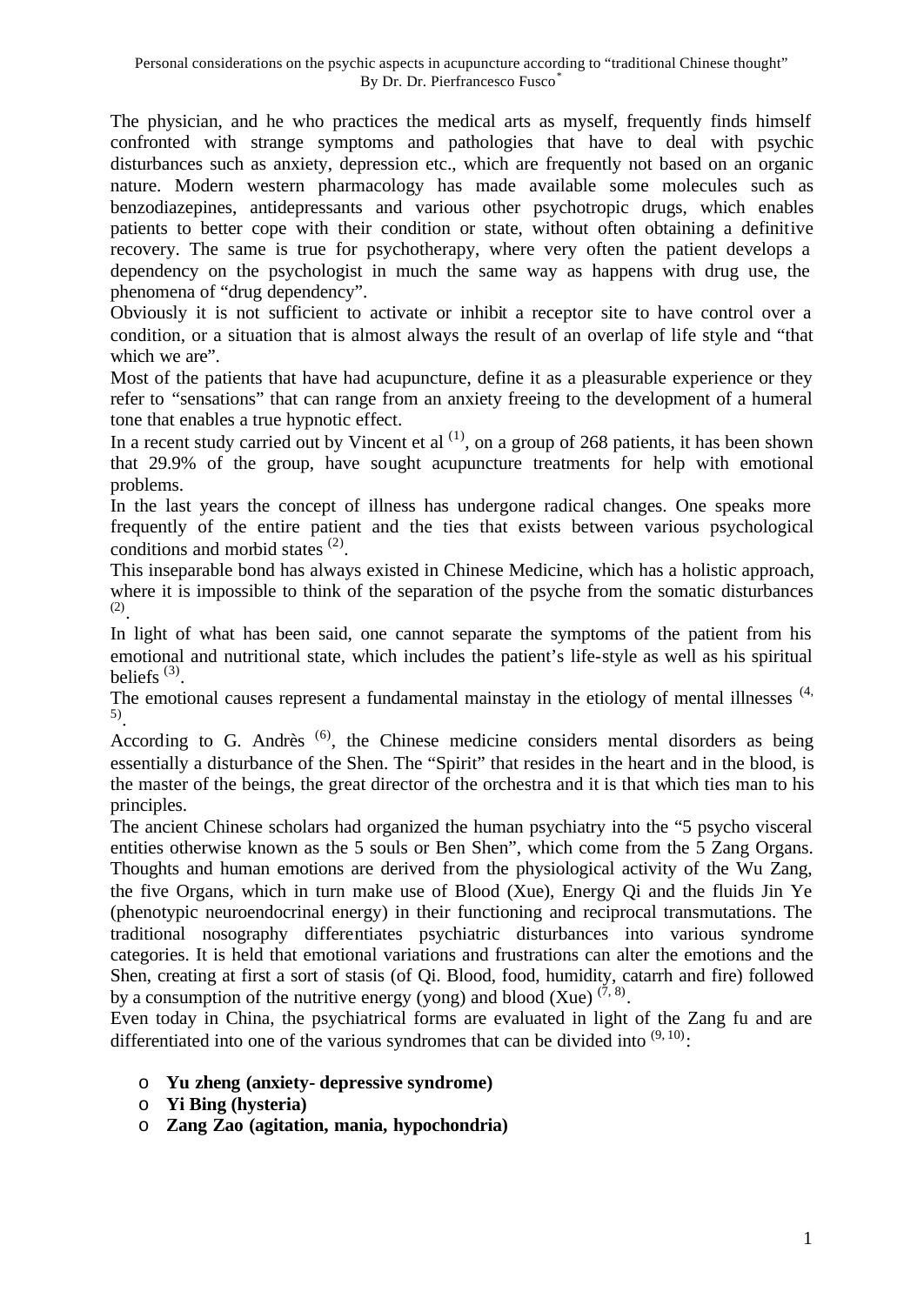# **Yu Zheng**

*"Each depressed individual is a cosmically depressed; his depression is inborn, hormonal, chemical, or perhaps inherited; but surely for every depressed person there can be a thousand reasons to justify it."*

The term Yu Zheng describes literally, the depressive states, notwithstanding this however, in this category are included both syndromes involving anxiety and depression.

Depression is one of the means by which man tries to dominate his unsatisfaction, conflicts, frustrations and losts. Apart from being an emotional experience, which has general psychological significance, in depression as well as in anxiety, they are primary symptoms in what western psychiatry defines as "depressive syndromes" <sup>(3)</sup>. The contemporary Chinese describe a stagnation or a stasis (yu) involving each of the five organs as being the origin of the Yuzhen. The most common form of Yuzhen involves the stasis of liver qi and is frequently linked to emotions; this determines a consumption of blood and the formation of catarrh (that blocks the interior thereby altering the Shen). In addition to the stasis and blockage of the qi, there can be progression to fullness syndromes that later can give rise to the even more serious condition of emptiness <sup>(10)</sup>.

In the text Za Bing Yuan Liu Xi Zhu (published in 1773) it is written:

- First of all there is stasis of qi
- Then the stasis involves the blood
- Then there is stasis of fire
- And finally there is stasis of humidity

In the chronic situations, according to Zhen Zhu Hui Bu, one develops the emptiness forms  $(11).$ 

- Emptiness and loss of heart yin
- Emptiness of spleen qi and heart blood
- Emptiness and loss of liver yin
- Confusion of the spirit

The symptoms described by contemporary authors include: sadness which is often unmotivated, melancholy, emotional instability, rigidity, thoracic oppression, tendency to cry, immobility and inhibition of all psychophysical activity, mutism, somnolence and insomnia.

The main points used in Yu Zheng are: PC 6 (Neiguang), Ht 7 (Shenmen) and CV 14 (Jiuque). Some use the couple PC 6 and ST 36 (Zusanli) to make circulate the blood and energy and tonify the Jin qi in addition to lowering the fire. If there is a severe loss in relation to the center (depression with the desire to die) one uses Moxa (with zenzero) at CV 8 (Shenjue).

Only through the differentiation of the various Yuzheng syndromes by the use of the organs and viscera can one obtain the best long-lasting results  $(\overline{\mathcal{S}}, 10, 11)$ .

#### **Stasis of Liver Qi**

#### Etiopathogenesis

Accumulated or contained anger causes an alteration of the regulatory function for the circulation of Qi. This follows with a compression of liver Qi with raising of the counter current (Qi Ni), the mucosity can condense and provoke the syndrome of the prune pit. If Qi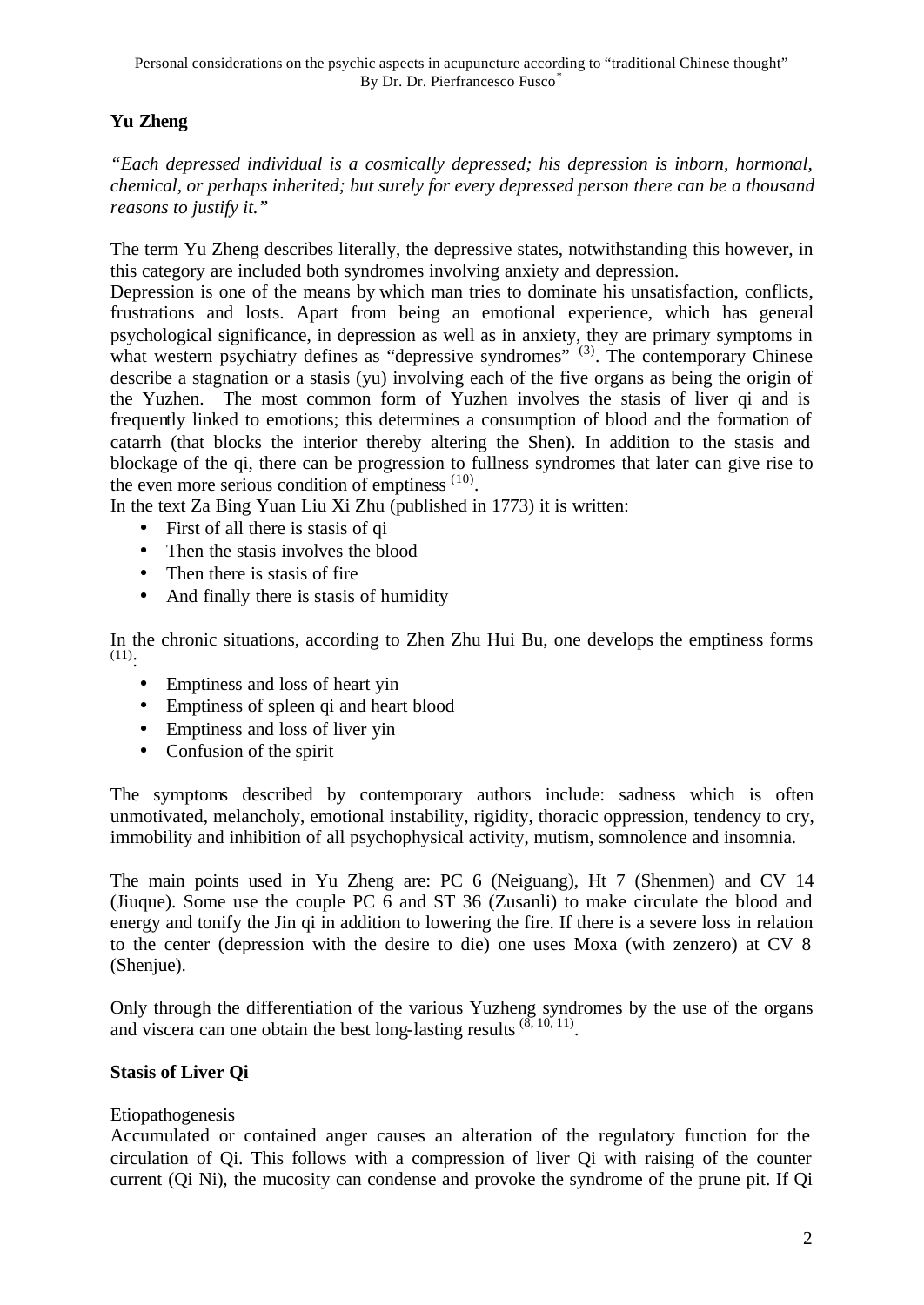stagnates, there will be a stagnation of blood and the formation of abdominal masses. The persons subjected to this could have a transversal attack of liver Qi on the stomach or have an aggression on the spleen  $(8, 10)$ .

#### Symptoms

Alteration of humor, hypochondria, thoracic pains, heartburn. Irritable gastric distention, frequent sighing, knot in the throat.

The tongue is reddish or violet on the edges, if there is stagnation. Pulse is like a chord. It is characteristic that these symptoms occurs after strong emotions or repressed anger. The compression of liver Qi can evolve into the syndrome "liver fire that inflames the upper region"  $^{(13)}$ 

#### Therapy

LV 3-6, KI 20, GB 34, PC 6, BL 18 In case of disharmony between the Liver and the Spleen then: CV 12, BL 20, SP 4-6. The meridian to treat is the Zu Jue Yin from low towards high in particular in the tract from LR 2 to 14  $(14)$ .

#### **Liver Fire**

#### Etiopathogenesis

The stagnation and the accumulation of liver Qi becomes fire, which tends to rise upward toward the head. The fire causes blood to be shifted from its normal course causing bleeding in the upper portion of the body. There is frequently an aggression on the organic liquids  $(8, 10)$ .

#### **Symptoms**

Easily angered, violent monolateral headache, red eyes, vertigo, tinnitus, bitter and dry mouth, sleep disturbances, nightmares, nervous states (folia). Tight and rapid pulse, reddened tongue <sup>(13)</sup>.

Therapy LR 2, GB 20, GV 20, TB 23, LI 11 The meridians to be treated in dispersion include Zu Jue Yin e Zu Shao Yang  $(14)$ .

#### **Blood Stasis**

Presents with fixed sharp pains in the flanks and thorax, petecchia on the tongue or a dark violacious tongue, wrinkled pulse.

Therapy LR 14, BL 17, BL 43(13)

#### **Catarrh that blocks the openings of the Heart**

#### Etiopathogenesis

An excess of one of the 7 emotions (sentiments) creates fire that burns the organic liquids and causes the formation of Tan. The stagnation of perverse humidity alters the function of Qi and also causes the formation of Tan. The rising of the Tan goes to cover the Shen. The rising of the Qi can be followed by Tan, with obstruction of the openings of the Heart  $(13-15)$ .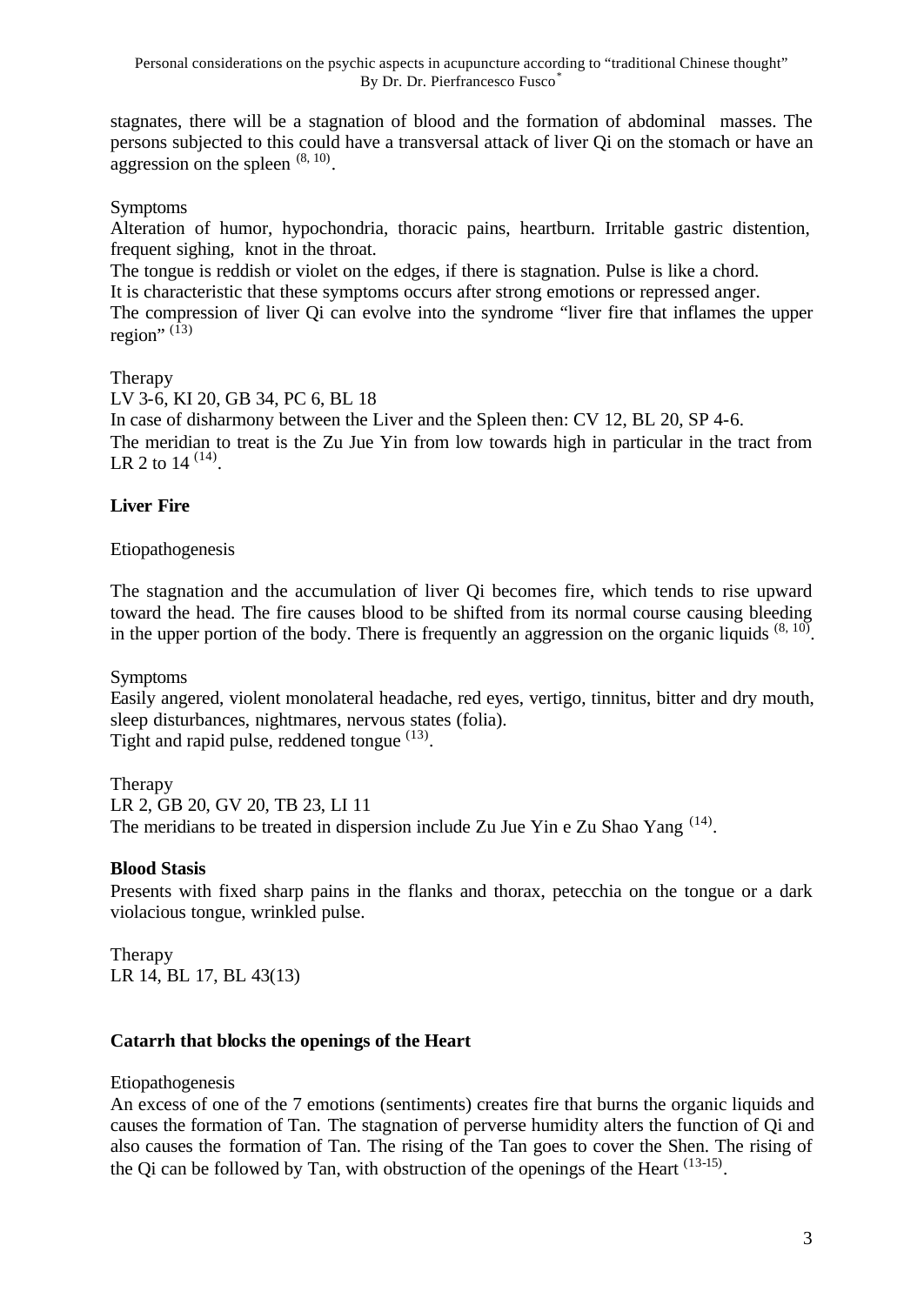Symptoms

Near-syncope, reduced mental acuity, talks to himself, little vitality, difficulty concentrating. In more severe cases: epilepsy and hysteria

The tongue has a fatty white coat. The pulse is described as being deep (Chen), cord like (Xian) and slippery (Hua).

Therapy BL 15, CV 15, HT 3, PC 6, GV 24, ST 40, CV 12, KI 9 Massage along the Yin Wei Mai  $<sup>(14)</sup>$ .</sup>

### **Hyperactive Heart Yang**

Hyperactivity of Heart Yang is linked to the emptiness of Heart Yin and it is often associated to an emptiness of the kidney Yin, that can aggravate the situation (water regulates fire). The progressive reduction of the Jing and kidney Yin, as occurs in menopause and aging, can worsen the clinical picture.

The etiology can be attributed to: 1) the consumption of Yin due to febrile illnesses, 2) an internal consumption of blood or of Yin due to one of the seven sentiments (emotions). The fact that the Yin is not able to be balanced by the Yang creates, extreme agitation, tachycardia, reddened face, insomnia, nightmares, mnemonic disturbances, dry mouth and throat, tongue reddened at the point, rapid pulse  $(8, 13)$ .

Therapy BL 15, CV 14, HT 7, PC 3, KI 6

In chronic situations, according to Zhen Zhu Hui Bu, there are created conditions of emptiness  $^{(10)}$ :

- **Emptiness of Spleen qi and Heart Blood:** obsessions, compulsive neurosis, excess fantasy and imagination, vertigo, tiredness, insomnia, mnemonic disturbances, loss of appetite, pallid tongue with a thin white coat, fine pulse.
	- o **Therapy** the beishu points (pishu and xishu) of the Spleen and the Heart, the blood points (geshu BL 17, sanyinjiao SP 6 xuehai- SP 10) and baihui GV 20
- **Emptiness and loss of Liver Yin:** vertigo, tinnitus, dry and red eyes, photophobia, confused vision, headache, facial flushing, anger, nervousness, paresthesia of the limbs, muscular tremor, red dry tongue, chord like fine rapid pulse.
	- o **Therapy:** tonify the Yin with the points Taichong LV 3, Taixi KI 3, Zhongjiao CV 3 and add the technique of shumo (ganshu-quimen) and the fengqi points e baihui <sup>(10)</sup>.
- **Obstruction and Confusion of the spirit:** cyclothymiacs, dysphoria, excessive imagination, agitation, insults, unmotivated smiling, unmotivated laughter, pallid tongue, tense chord like pulse.
	- o **Therapy:** are used points that support the heart qi and calms the mind. LU 11, PC 8 and GV 26 are used to disperse heat. When there are present signs of emptiness of blood the following points are used SP 6-10 and PC 7. The activation of the Yin Wei Mai opens the orifices of the heart. LI 4 is added in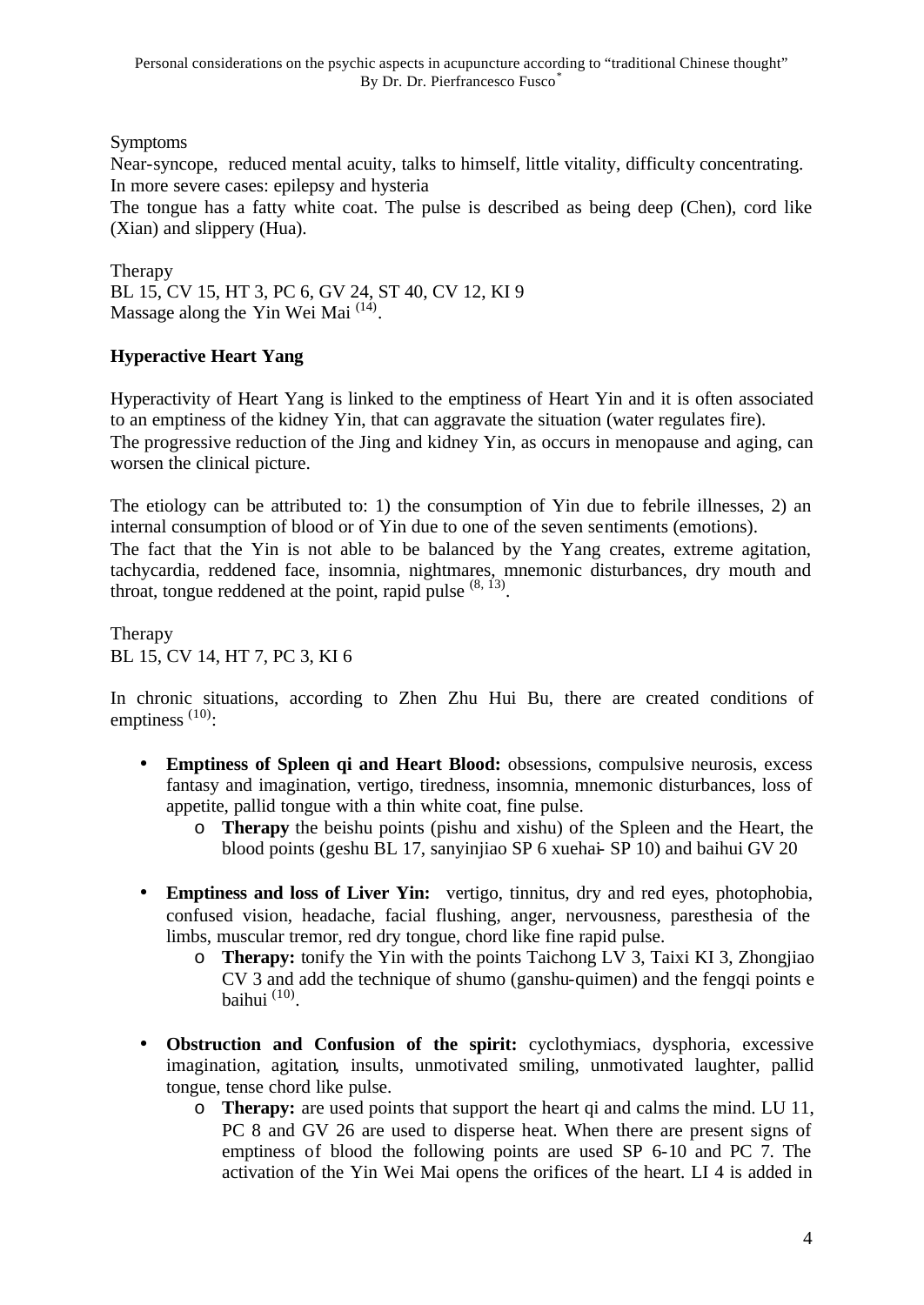Personal considerations on the psychic aspects in acupuncture according to "traditional Chinese thought" By Dr. Dr. Pierfrancesco Fusco<sup>\*</sup>

> cases of tremors and spasms in the arms or head region, while GB 34 and BL 60 is used for spasms and contractures in the lower limbs. For dyspnea use CV 17 (10, 16, 17) .

#### **Exhaustion of the Jing**

It is necessary to think of Jing each time we are faced with an organic pathology that is associated with symptoms of emptiness of Yin, and to a much lesser degree, emptiness of Yang (both Yin and Yang are derived from Jing).

If Jing is lacking it will not be possible to nourish the marrow, blood, brain and the body.

Symptoms

Psychophysical asthenia, loss of appetite, weight loss, vertigo, tinnitus, intellectual deficits, precocious aging, growth disorders with fragile bones, dry tongue, deep empty rapid pulse.

**Therapy** BL 1, BL 11, BL 52, ST 36, PC 6<sup>(12)</sup>.

#### **Relationship between Yu Zheng and the Emotions (Sentiments)**

From the time of Jin Yuan it has been described that the seven emotions are the cause of yuzheng. During the Ming period, however, it was felt that the cause was due to a disturbance in the five "volontà" desires (zhi) with the impossibility to realize an emotion or a sentiment. Some authors, i.e. Ecole Europeenne d'Acupuncture, Association Francaise d'acupuncture College des Acupuncterus de Paris de L'OEDA, Associazione Medica per lo studio dell'Agopuntura, have proposed some treatment schemes that take into account the disturbances of the seven emotions.

All the emotions, when in excess, cause a stasis of qi. In the text Jing Yue Quan Shu (1624) it describes that anger (mu), thoughts (si), and afflictions (you) all play an essential role in the yuzheng forms  $(10, 11)$ .

- **Anger:** causes a reflux movement (liver qi ni ), which in turn causes a weakening of the Yin and makes the Yang rise. Continual anger damages the Zhi and creates a melancholy state. the therapy has to be aimed to allow circulation of the qi, combat the reflux, tonify the yin and lower the fire, unblock the meridians, tonify the spirit Zhi, fixate the Shen, tonify the qi and the five organs  $(10, 11)$ .
- **Restlessness:** causes a stagnation of the qi causing a transformation in fire which damages the yin, particularly that of the Lung. The Heart can also be affected and as a result alters the upper TB. Restlessness stagnates the qi, damages the Lung, wounds the Yin and the Hun, and affects the blood. The therapy needs to cause a circulation of the qi, nurture the Yin and tonify the qi of the Lung, lower the false fire and favour the upper TB  $(10, 11)$ .
- **Worrying:** creates a stasis of the qi, particularly at the level of the Spleen, which not being able to assure its function of transportation and transformation results in the formation of humidity, phlegm and catarrh. Naturally the continuation of this emotion can lead to damaging the Heart and the Shen. We therefore can say that this feeling can tie up the central qi, wound the Heart and the Shen, damage the Spleen Yang and the spirit. The therapy will be aimed towards the tonification of the central qi, nurture the Spleen Yang and the Yi, and treat the middle TB and the center.  $(10, 11)$ .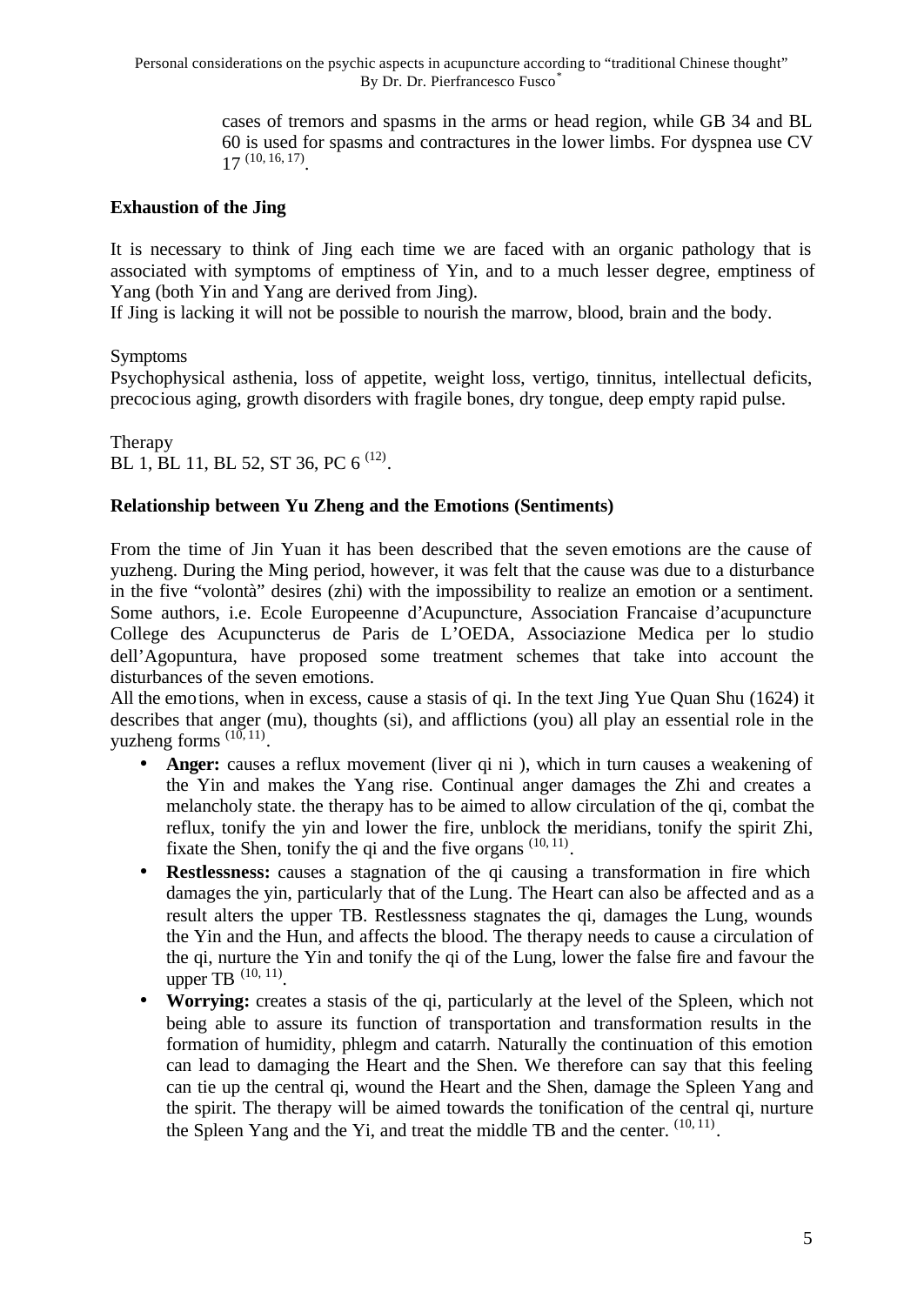# **Yi Bing (Hysteria)**

Hysteria is a disturbance that is more frequently seen in women and is characterized by a vast assortment of physical as well as psychiatric symptoms. It is frequently seen during adolescence and the first part of adult life. The most frequent symptoms are weakness and paralysis of muscle groups, spasms and abnormal movements. Frequently there are additional sensory disturbances. it is possible to have the development of anesthesia along the longitudinal half of the body often associated with auditory or visual hallucinations  $(6)$ . Hysterical behavior with all the typical symptoms (hypochondria, somatization, neurovegetative dystonia, pyschasthenia, asthenia, affective and emotional hypersensibility etc.) correspond in TCM to a JUE YIN personality with excess of Liver Yang; this determines, apart the psychic manifestations, the physical symptoms as well. These include cramps, disturbance in the sexual force, cervical pain, headache, migraine etc..

The most important points in these subjects are LV 1-3. CV 18, PC 6.

The manifestations of hysteria can also be linked to fire, with involvement of the Heart, Kidney Yang and the Bladder meridian  $(16, 17)$ .

Ling Shu in Chapter 21 states: being that the patient presents with contraction of the entire body, not able to stand on her own two feet, and has vertigo and mental disturbances…. needle BL 10. If the perturbation penetrates deeply due to excess of heat in the body, two meridians, namely Lung and the Liver, are fighting against each other. The Ling Shu states in chapter22 that "at the beginning of the mental illness with agitation the person remains "sovente" lying on the back, with dorsal hyperextension, and the arms and legs contracted <sup>(5)</sup>. The individual has pain along the entire vertebral column. In this case you must needle Zu Tai Yang, Zu Tai Yin, Shou Tai Yang and Zu Yangming.

If the Heart is involved, it is evidenced by a pink hue to the face, the person is excited, has humor disturbances, has an aberrant and unsolicited laughter, and maniacal agitation. These make up the classical symptoms of syndrome of "the fire and the mucosities disturbing the Heart".

# **CLINICAL FORMS**

- **Jue Zheng (suffocation or fainting syndrome)**
	- **1. Fullness syndrome** this syndrome is caused by an excess of liver Yang, as can happen with a sudden anger, the Qi and the Xue rise toward the upper parts of the body and block the orifices of the Heart and provokes fainting. The patient has the mascella tightly closed, the face is reddened with purple lips and the limbs are cold and humid. When catarrh is present (due to excess in eating or alcohol) heat humidity accumulates in the organism forming the mucosities that block the middle TB. When there intervenes strong emotions, i.e. anger, these mucosities rise to cause fainting, blockages in the throat, vomit and saliva. External pathogenic factors, i.e. summer heat – humidity can play a role in the development of the clinical picture. Here heat that accumulates internally can invade the pericardium blocking the orifices of the heart thereby causing fainting. This can be accompanied by headache, vertigo, heat stroke, red face, cold hands/feet, and the person no longer recognizes the places and things that surround them  $(3)$ .

# **Therapy**

The loss of consciousness represents the most critical symptom, this notwithstanding however, the treatment should be aimed at reestablishing the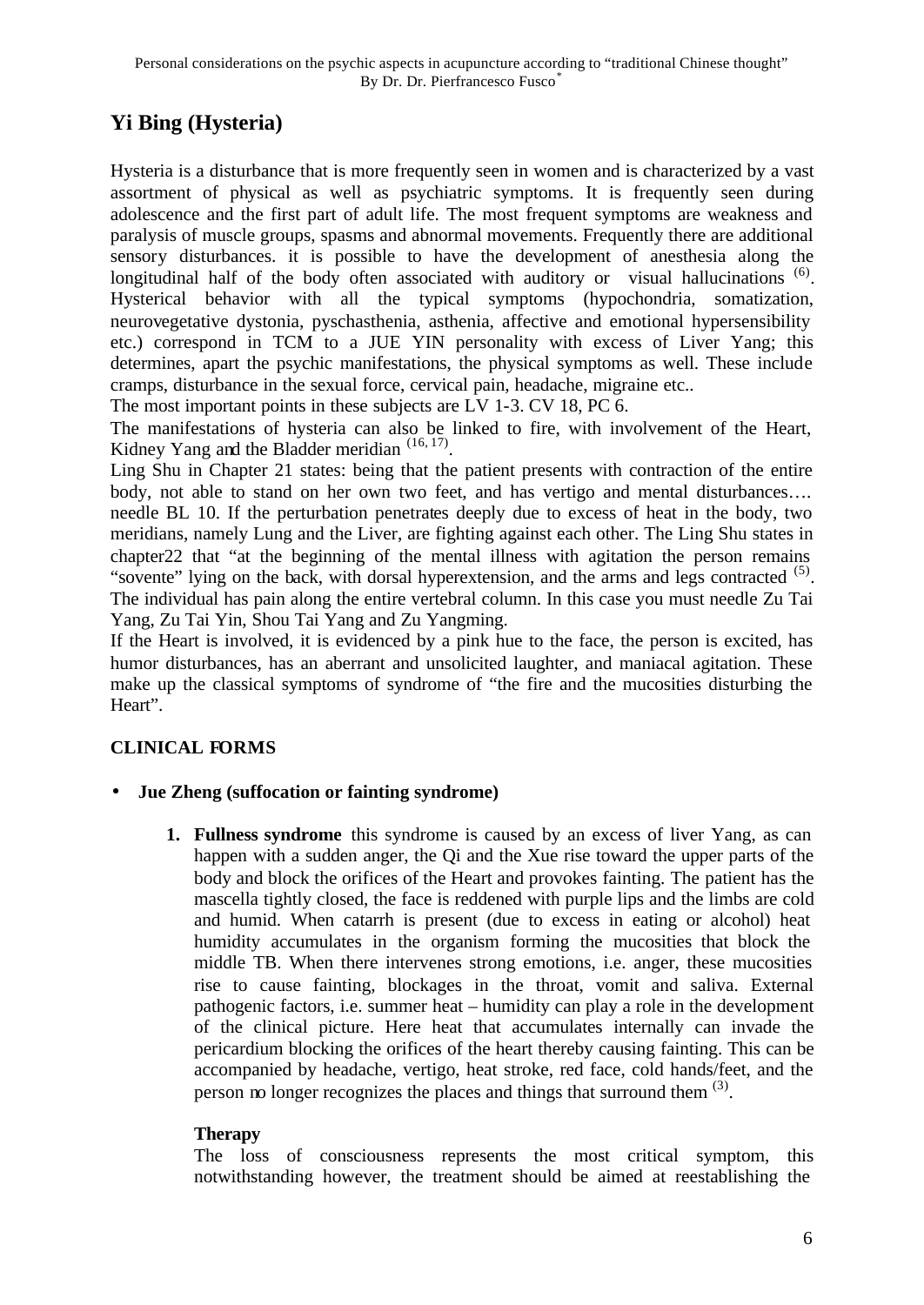Yang so as enable an awakening of the person. Afterwards the other symptoms will be treated:

- **PC 9, GV 26 to reestablish the Yang and the normal movements of Qi**
- **ST** 36 to reestablish the normal movements of Qi and resolve the fainting
- $\blacksquare$  LV 3 to calm the liver
- **ST** 40 for catarrh and if associated with HT 7 there is elimination of catarrh from the orifices of the heart
- $\blacksquare$  LI 4-11, GV 14 if there is a fullness of the heat
- GV 20 serves to open the orifices; is the point of reunion of all the Yang, the MOXA serves to reestablish the Yang and unblock the syncope  $(16-18)$ .

#### 2. **Emptiness syndrome: emptiness of Qi and Xue**

In cases of grave illnesses or hemorrhages, the Qi e Xue can become exhausted. In these cases the primary therapeutic goal is to reestablish the Yang and the normal movement of the Qi; and then tonify the Qi and the Xue: with GV 20 in moxa, CV 6 in moxa to reestablish the original yuan Qi, ST 36 with SP 6 and CV 4 are the most important points for tonifying the  $Q$ i and Xue  $^{(3)}$ .

#### • **Zang Zao (state of agitation of the viscera)**

#### • **Yu Zheng**

This form is due to stasis of the "soffio" which is caused by an alteration of the emotions (sentiments). If the liver Qi does not properly perform its regulatory function (drainage) the spleen is attacked giving rise to two effects:

- 1. The disturbance of the spleen provokes an accumulation of humidity and the formation of catarrh; there is stagnation and illness called "the prune pit in the throat" (Mei He Qi).
- 2. If the Qi does not move in a harmonic manner there will be stagnation of liquids; this creates stagnant humidity and abdominal swelling.

If Qi stagnates there will also be difficulty in moving blood. If there is stagnation of blood the Chong Mai and the Ren Mai will no longer be harmonious (8).

#### • **Bal Be Bing**

This illness is due to an excess of one of the seven emotions (sentiments); which causes a blockage of the Qi and the development of heat. Other causes can be; during the convalescence from a long illness or as follow up to an important hemorrhage. On a pathogenic level the clinical picture is characterized by a rise of the Yang and an attack on the heart and lung Yin.

Therapy

- 1. Eliminate the emptiness-heat: PC 7, HT 7
- 2. Nourish the Yin: KI 1, SP 6
- 3. If there is paralysis or a convulsive crisis add: LI 4-11, LU 11, GB 4-30 and LV 3
- 4. If there is aphasic hysteria: CV 22
- 5. If there is laughter alternating with crying spells: PC 7, LU 11, KI 4, SP 6 or GV20-26 $^{(3)}$ .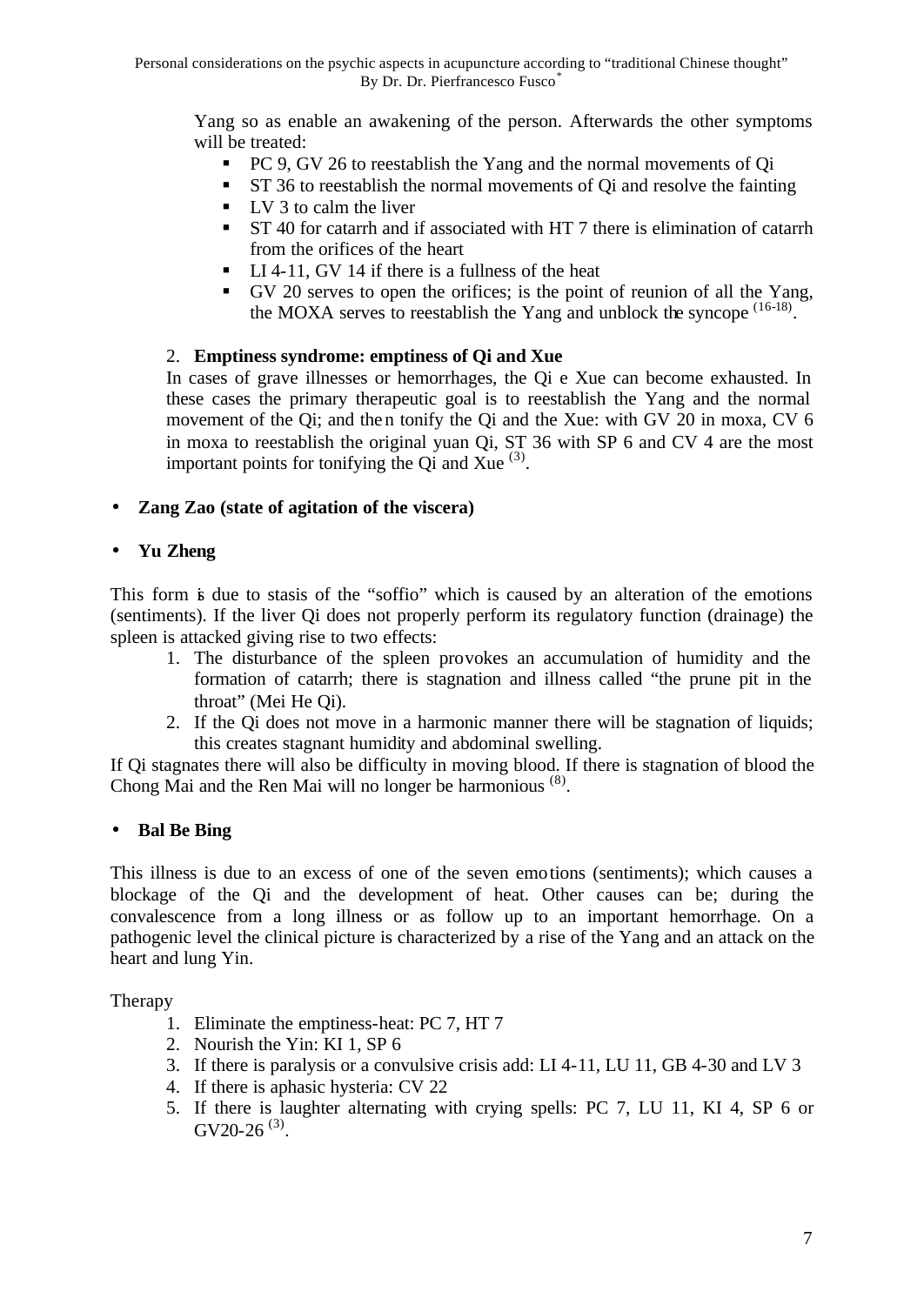Apart from the critical periods, it is preferable to treat the typology (the constitution) of those patients that suffer from hysterical disturbances or psychiatric disturbances in general. The idea is to establish the basic mechanisms upon which triggering factors or moments act upon. It is quite apparent that those constitutions (types) linked with the curious meridians have an essential part that is particularly predisposed toward the development of various psychiatric disturbances<sup>(19)</sup>.

**The Yang Wei Mai constitution** governs the Yang spaces and intervenes in management of the relationship between man with the external world and in particular to man's reaction to external stressful events. If this mechanism is insufficient, the response to these external stimuli becomes deformed and induces a pathological response that involves the liver as well.

Therapy: equilibrate the liver and the Yang Wei Mai<sup>(19)</sup>.

**The Yin Wei Mai constitution** harmonizes the deep levels (blood and energy) of the organism, treats man himself. It can deal with hypochondriacs that are unable to distance themselves from their emotional world or dominate their emotions. They live within an inner storm and they keep to themselves important secrets, suffering various psychological difficulties during the periods of transition in their lives. If this mechanism becomes inadequate, the liver's response to stress may be insufficient. Therapy: PC 6, KI 9 and eventually coupled key point SP  $4^{(19)}$ .

**The Du Mai constitution** is characterized by domineering individuals who like to conquer, they are always looking for something new and that which they had succeeded in conquering soon loses interest for them, being that they had already experienced the joy of the conquest. They are always placing for themselves new goals to obtain. In the long run this predisposes them to developing mental disturbances, epilepsy, hysteria etc. .

Therapy: equilibrate Du Mai (many points on the Du Mai are indicated in the treatment of hysteria)  $^{(19)}$ .

#### • **Zang Zao (agitation of the viscera)**

Zang refers to the heart organ and Zao means agitation of the spirit. These forms involve moments of agitation due to the excitation of Jing Shen. It is a syndrome that affects primarily females, usually at a young age. This syndrome encompasses numerous manifestations that can range from hysterical crises to small crisis of spasmophilia or simply dystonic behavior  $<sup>(3)</sup>$ . Convulsive crises do not normally accompany a complete loss of consciousness. The</sup> patients often appear completely normal between one crisis and another. During a crisis, the symtomatology is characterized by episodes of laughter and a state of confusion (jing shen huang hu) to which can be included a state of great emotions and a perturbation of the state of consciousness, with emotional instability, alternating laughter and crying, joy and anger that come on in an abnormal way, sensation of something blocked in the throat, dance like movement of the limbs, insomnia, palpitations etc.. The forms of emptiness (of the spleen and heart, or of heart and kidney Yin) show signs of agitation (Zao Zang), which are similar to the lunacy or insanity (Dian Kuang Xiang) even if this syndrome involves primarily the liver <sup>(10)</sup>.

#### **Clinical forms**

# **1. Stagnation of liver Qi**

Depression and anger damage the circulation of liver Qi. The function of the liver and the heart are altered and this brings about an extreme state of agitation, which alternates with psychic depression.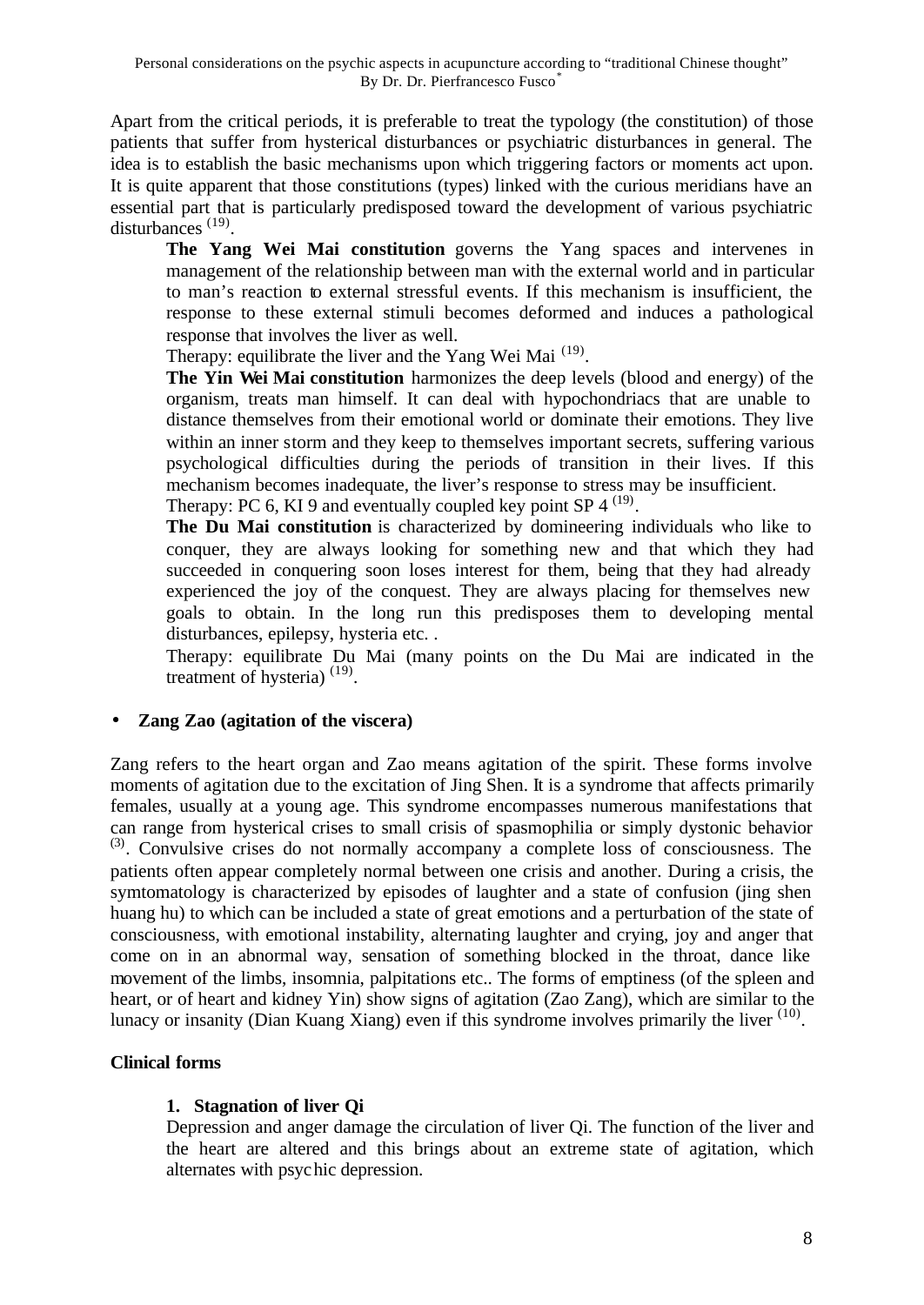The symptomatology is characterized by depression, emotional instability, frequent sighing, pains that irradiate to the chest and the ribs, a sense of a knot in the throat, a white fatty coat on the tongue. The pulse is tense as a chord (xian) and shifting (HUA).

**Therapy:** regulate the liver Qi (that eliminates the depression) and regulate the Qi and calm the heart

- Reduce the depression and reestablish the circulation of Qi LV 2, TB  $6$
- Calm the spirit and regularize the emotions PC 6, HT 7,  $\tilde{G}V$  26<sup>(10, 11, 13)</sup>

#### 2. **Sadness and depression wounds the spirit**

A state of negative emotions provokes a disturbance of the liver that affects the land, from this you get a deficit of liver Yin and blood of the spleen with consequent impossibility of the heart to be nourished,

On account the disturbance of blood and of the heart, the Shen spreads; appears then agitation, a sense of oppression, spirit as absence, sadness, yawning and stretching of the limbs.

The tongue is pallid with a white coat and the pulse is cord like and thin, Therapy:

- ß Nourish the heart and calm the Shen
- ß Eliminate the heart heat, calm the Shen and restablish the correct circulation of Qi GV 26, LU 11, HT 7, PC 8
- Useful for the nourishment and regulate the blood SP 6, SP  $10^{(10, 13)}$ .

# **Psychic points**

Using the organ and viscera model does not always allow one to have a clear explanation for a given syndrome. For this reason many schools have preferred an approach, which had been developed by the French and the Italians<sup> $(20)$ </sup>. This approach was initially described by Leissen  $(21)$  and Kespi  $(21)$  in the 70's and 80's. There are numerous points that are traditionally indicated as being efficacious in psychiatric disorders, whether they are primary or reactive  $(23-24)$ .

- *Mu*
- *Shen*
- *Porte*
- *Ming*
- *Ling*
- *Kong*
- 
- *Gui*

#### **Mu Points (25)**

These are points that have a significant psychic impact. They are to be used for various acute psychic responses to stress. They are also useful in the reactive anxiety-depressive disorders, wherein there is a similar reaction to various stressful stimuli.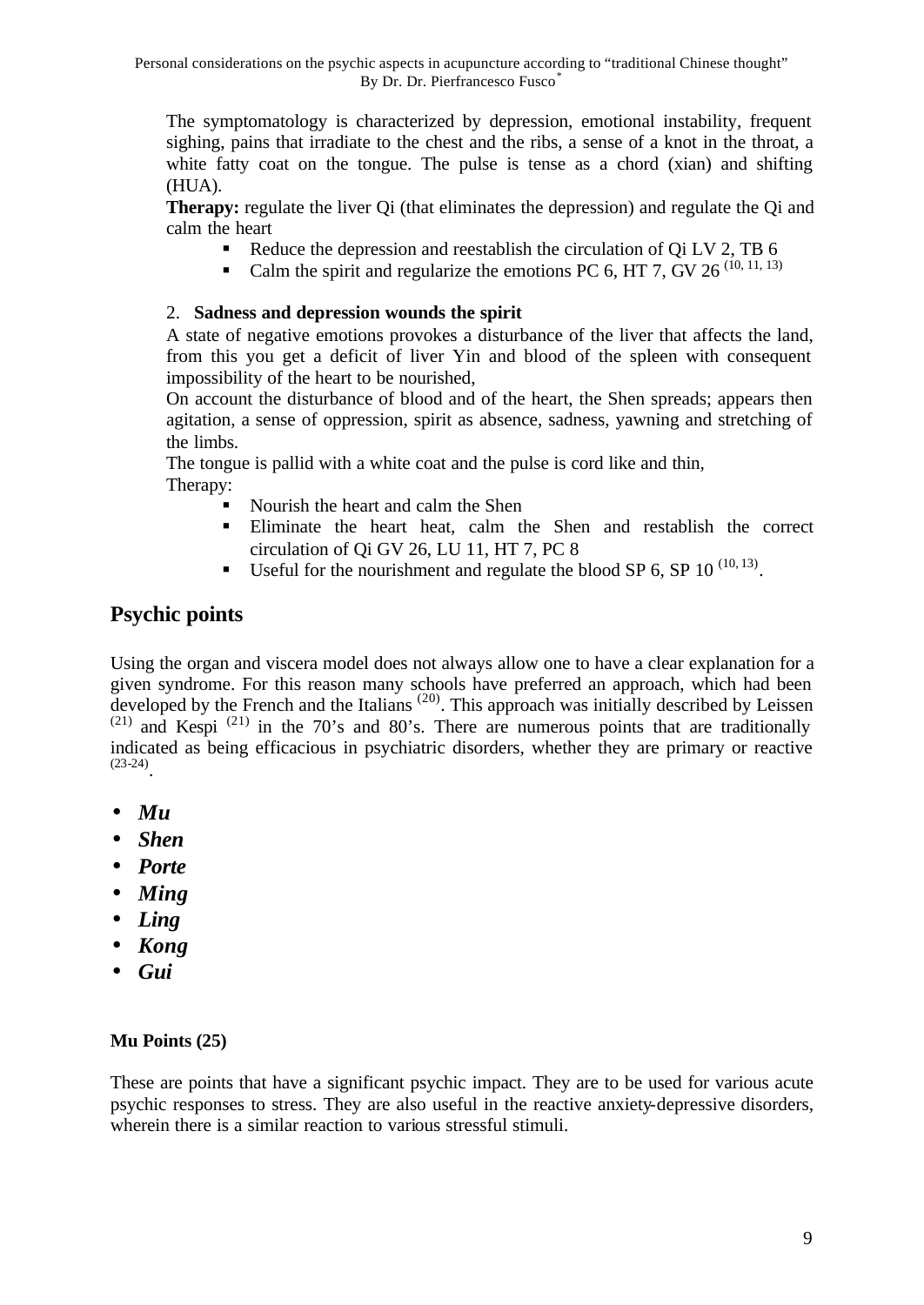Their use is indicated for those problems that have a structural, repetitive, seasonal and acute characteristics and less so for those that are constant in time and tend to have a protracted course (26) .

The important characteristic s of each point are:

- ST 25 (Tian Shu): irritability, disturbances that worsen during rest and the weekend
- LU 1 (Zhong Fu): sadness, depression, fear of the future, awakening at 3-5AM, nocturia
- CV 3 (Zhong Ji): tendency to be superficial and live for the day, sensitive to coldness, tenacious insomnia
- GB 25 (Jing Men): morning weakness, lack of energy
- GB 24 (Ri Yue): extreme cyclothymiacs, (alternating euphoria with depression)
- GB 23 (Zhe Jin): tension that passes to the muscles
- LR 13 (Zhang Men): deep tension, visceral, insomnia, dyspepsia, anguish, sadness
- CV 14 (Ju Que): anguish, discomfort at the solar plexus, extreme cold, moments of great depression
- CV 12 (Zhong Wan): heartburn, hypersomnia, cold and sweaty extremities

#### **Shen Points**

The shen is the "orchestra director" that controls all the various organic functions. It is that entity which is responsible for organizing and coordinating the functions so that they all work in harmony. *These points are indicated in all psychiatric illnesses in which one has a clear sensation of having lost control over one or more of the organic functions.* For which not withstanding the awareness of their own symptoms and discomfort the patient refers a total loss of control of himself and their entire life. The eyes appear to be "turned off" (they lack life) just as the three lights in the ideogram are "shut off"  $(26)$ :

- HT 7 (Shen Men): psychic disturbances of external origin, reactive anxiety. The patient feels to be the victim of anxiety and can't control himself
- BL 44 (Shen Tang): abnormal function of the heart as a thoracic regulator (cough, asthma, tachycardia)
- CV 15 (Shen Fu, secondary name): disturbance of all systems involving relationships, shyness, disturbances of the vision, olfactory, etc., often disturbances with sexual relations
- GV 25 (Shen Ting): obsessive thoughts, coherence disturbances, lunacy
- GB 13 (Ben Shen): perhaps deals with control of the superior cinnabar: deep depression with loss of the vital instinct
- CV 14 (Shen Mu, secondary name): loss of desire to relate with others
- KI 25 (Shen Cang): free the heat of the thorax, free the catarrh (acts on the thin tan)
- CV 8 (Shen Que): deep depression, thinks of suicide, loss of the desire to live
- GV 11 (Shen Dao): acute crisis of lunacy, suicidal mania
- GB 23/24 (Shen Guang, secondary name): tension. irritability, sudden changes in humor
- KI 23 (Shen Feng): controls the heart organ, tachycardia, pseudo-angina, cardiac neurosis

# **Ling Points**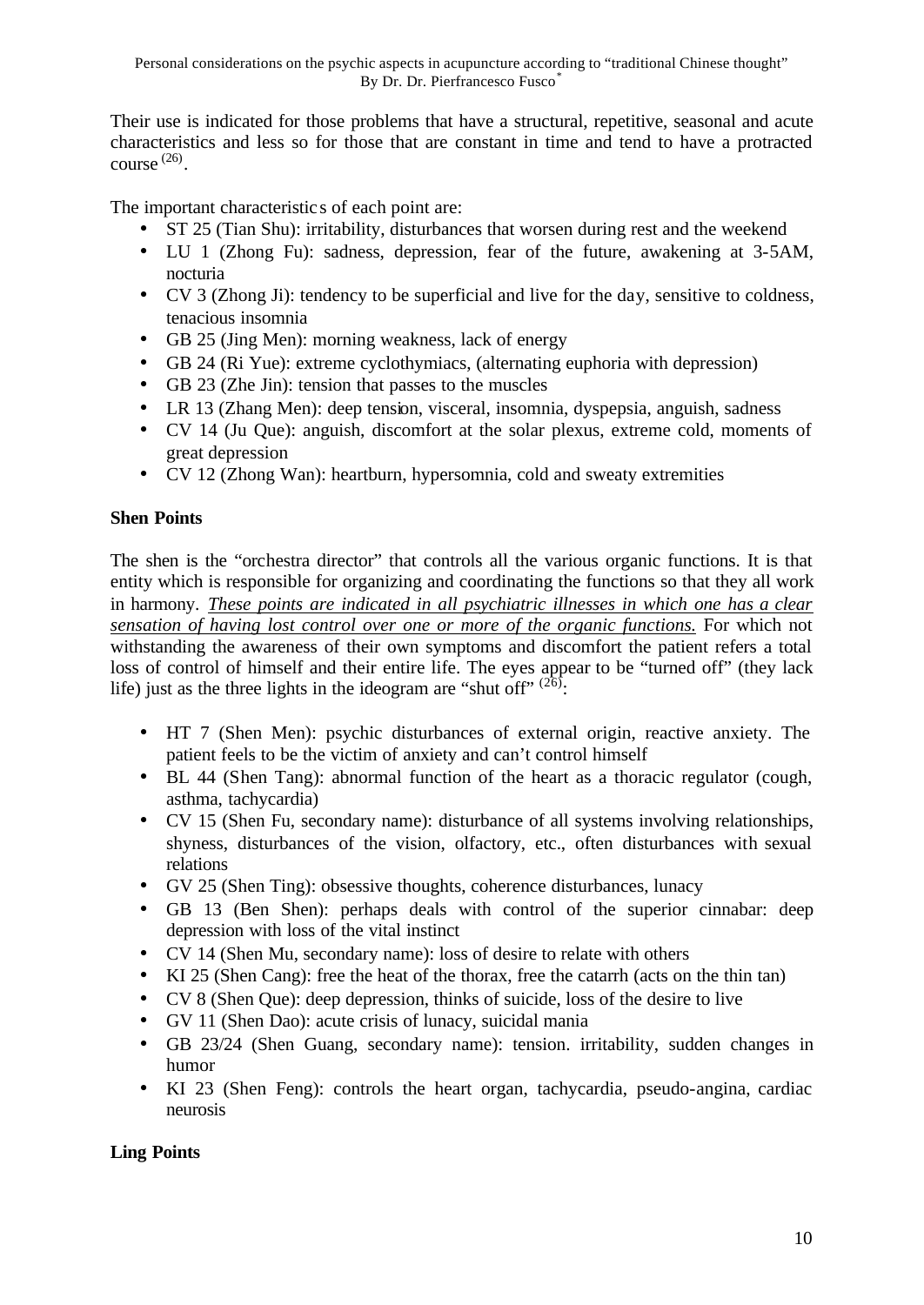The ideogram Ling (R.3117) translates "wonderful spirit", "man's spiritual walk"

According to Zanfo it corresponds to the soul, the part hetaera and tenuous of the living being (28) . *Points with this name are used when the patient feels like he/she is blocked in their growth and their development (29, 30) .*

The Ling and the Yin of the Shen, is the sensation to do something that you like and is similar to you. If there is no gratification we become blocked in our development.

We create our Ling during the first four years of our life. It is our impression on our Shen. The Ling is a link to joy, it makes us live in harmony with the world and ourselves (the ancient pictogram of Ling is a smile)  $(31)$ .

Beginning from the fetus, man in the course of his own existence is exposed to a growth not only psycho-physical but also spiritual. The Ling points come into play precisely in this development or spiritual growth beginning in the lower cinnabar (the pelvic region which is the part most yin of the organism) to subsequently reach the superior cinnabar:

- HT 2 (Quing Ling o Qing Ling Quan): the little ocean, deals with puberty (a secondary name is green spirit), the maturation, the passage into the adult age. Being that Quing Ling is also the secondary name for TB 11 it is felt that this point could have a synergic effect with this point. In fact these two points are essential for the treatment of identity crisis during puberty.
- HT 4 (Ling Dao): when one's development is blocked by an external factor during the adult period, sensed as insurmountable.
- GV 10 (Ling Tai): the terrace of the spirit: it is the point of the overall growth that one must initially overcome ones dependence from others, in that way, becomes responsible and capable of taking care of oneself (GV 9). Having the clearness of oneself, allows one to know who one is (GV 10). This is the point that allows us to recall the reason we have come into this world (they say that great warriors had this point exposed so as to allow them to see their enemies without having to turn around)  $(32)$ . The next point GV 11 (the point of insanity with mania suicide) allows one to know the direction one must take in their life. This point makes us aware allowing us to give a definition to our existence. GV 15 "the door of silence" is the point of the identity. You use this point in cases of calm lunacy and in all those cases in which we can't recognize ourselves in that which we do and therefore do not appreciate the consequences caused  $^{(28, 31)}$ .
- GB 18 (Cheng Ling): reaching the level of consciousness and the full spirituality. Probably concentrates in the individual the functions that coordinate the overcoming of conflicts allowing one to reach the awareness and peace.
- KI 24 (Ling Xu): when one is divided between two desires, anxiety and suspicion.

# **Kong Points**

In the ideogram for Kong there is expressed the concept of emptiness. The emptiness that one experiences when a man lies on a field, looking at the sky and listening to the absolute interior silence thereby canceling all those ideas that come to mind when he is overloaded from too many to do and is confused. It is that vacuum that Platone had described, which allows one look within oneself to overcome the confusion of the world.

*These points, that contain this ideogram are those which are able to restablish order harmony and serenity in an individual that even though he knows who he is and where he is going, he becomes disoriented and confused by vast amount of information and requests that come from the world (24) .*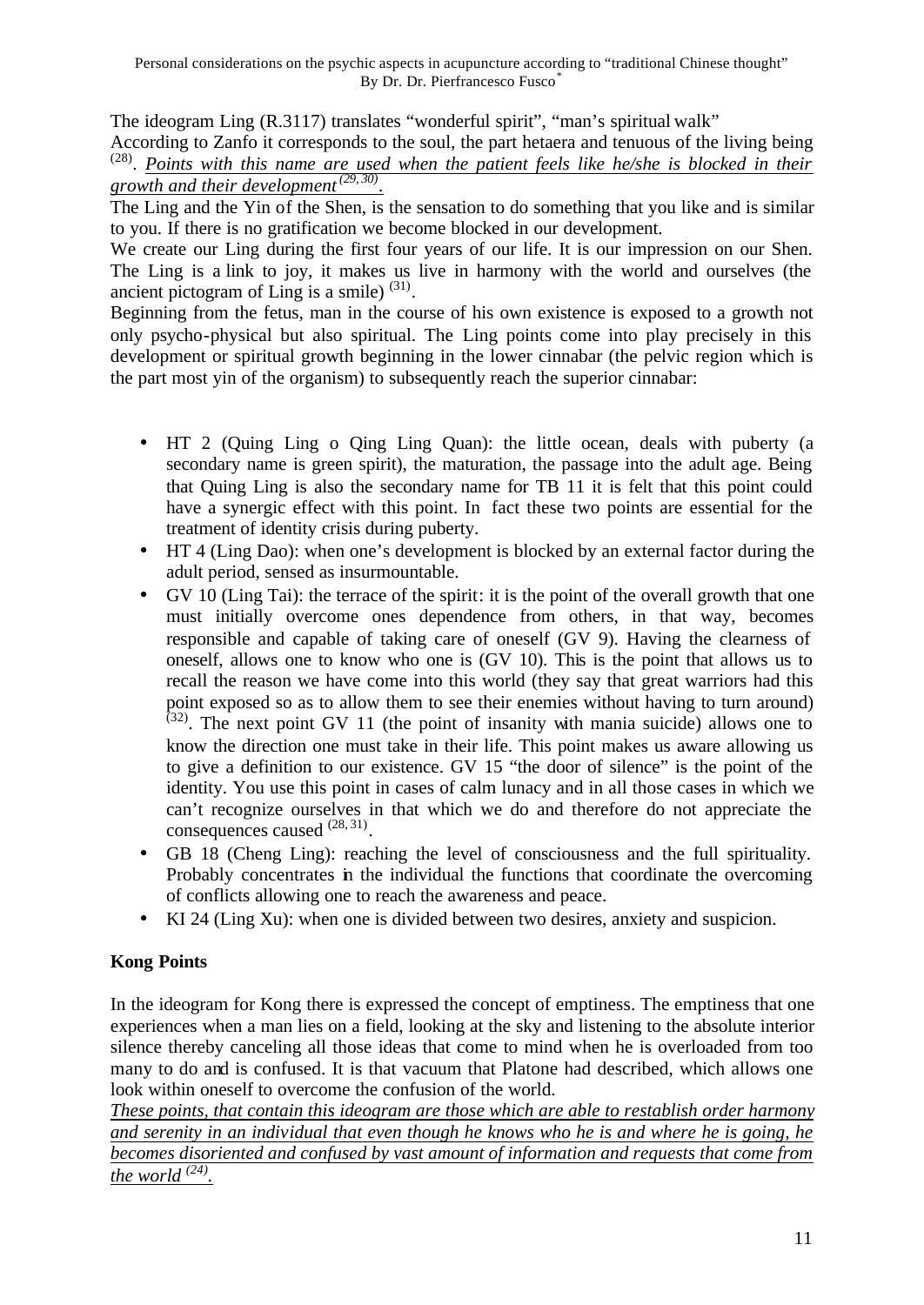This inner silence can be created by emptying the eyes (TB23) and the ears that communicate with the endocranium through GB 19 (empty brain). The ancestral and parental errors, that are derived from our parents have to be emptied through KI 11 and BL 32 "empty marrow". The marrow represents the container of the Jing of our parents.

In order to obtain a total emptiness it is necessary to empty the heart through GV 7 that allows us to reset all the emotions.

Other points that contain such an ideogram are: BL 1 (Lei Kong is a secondary name), GV 2 (Sui Kong is a secondary name), BL 33 (Zhong Kong is a secondary name).

### **Ming Points**

In the ideogram ming, there is the concept of death. Ming means light and it is a virtue of the shen, it is destiny. If one does not believe in his destiny, he lives but actually he is dead because Ming is the existence more than the goal, an ideal  $^{(14)}$ .

The heart knows that what it wants of us, who had created us, therefore "knows everything". In the morning the Heart sends orders to the Lung, that is the prime minister, precise and orderly. From the Lung the breath passes to the meridians and the Kidney because it is necessary to know if we have the force to realize the plans of the Heart.

The point that allows us to receive this message, localized in the talons, and permits us to rise to our feet is KI 6<sup> $(31)$ </sup>.

It is not sufficient to have the force (strength) but it is necessary to choose the direction GB 37. Besides a direction one must rotate and direct the body and the thorax GB 24.

At the end, all the messages from the periphery have to return to the Heart, that has to be informed as to where we are moving ST 23.

Therefore the Lung accepting and submitting to the rules of the Heart, renders it easy and encased in joy. A joyous Heart is a heart free from any bonds or ties (in the ideogram xin is pictured a heart that has broken its own bonds). It is necessary to understand, in the future, what points of the Lung and the Minister of the Heart enables us to free the heart from its ties (31) .

Other Ming points include:

- All the points of yangming that go from ST25 to ST30 (persons that in the morning don't know what to do with their lives)
- LU 1, BL 66

The symptomatology in the case of dysfunction of the Ming points will be characterized by sadness, disorganization, the sensation to do the things automatically without joy. In addition the Ming points are very useful under a psychological profile in many cases of sadness due to boredom or the familial or professional unrealization (failures)  $(14)$ .

#### **The regulatory Door (porte) points**

All that has to do with the evolutionary passages during life has to do with the Guan points. Life is a continual growth process, that at any moment can be blocked or deviated. To grow means to cross and overcome obstacles. It if for this reason that these points are positioned primarily with the big articulations, that from a symbolical point of view represents the obstacles and the doorways that must be passed thru  $(33)$ .

Starting with the birth process the first obstacle we are faced with is coming out from the uterus (**BL 61** the heel doorway). This passage could not be readily accepted and in that case the individual will have difficulty during his/her lifetime to become detached from the mother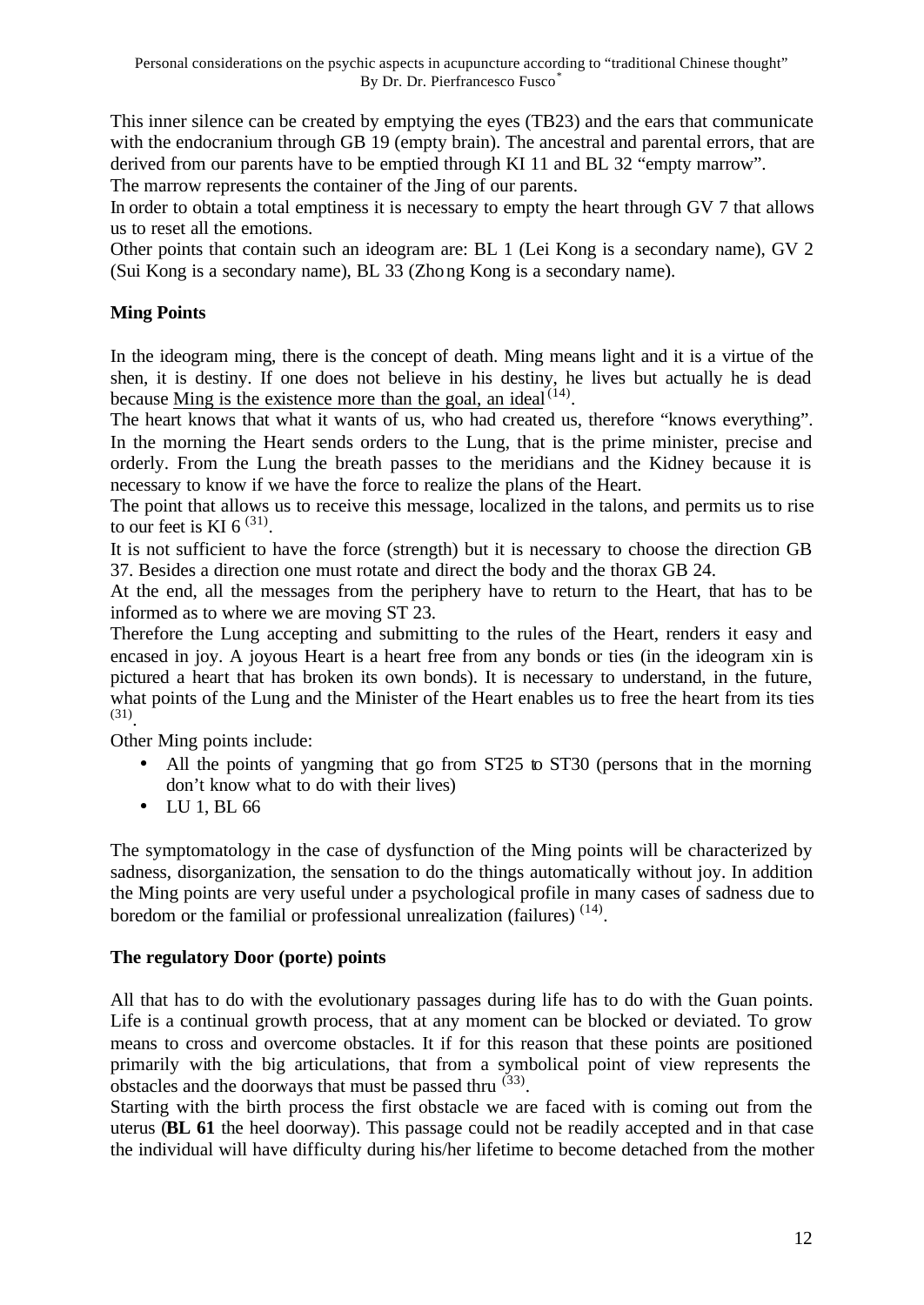(will not cut themselves from their umbilical chord). This point is treated preferably with Moxa.

The successive step passes through **GB 29** (the doorway of the hips) and is treated with Moxa. This point deals with the Peter Pan Syndrome, that is the refusal to grow up, wanting to remain babies, and not willing to pass into the world of adults  $(31)$ .

All the door points are touched by curious meridians, Yin Qaio and Yang Wei Mai, for control of the growth in time and space. For this reason some schools advise to treat contemporarily the door point associated with these meridians, while others do not advise this sort of treatment because it could slow down the functionality of the door points.

Once reaching the world of the adults, the next passage is to the phase of responsibility, through **SI 10** (the doorway of the shoulder). Often we will find ourselves faced with an individual that accepts his/her anagraphic age, that is to be an adult, but they can't accept responsibility due to the failure to overcome delusions "false Hercules syndrome". This syndrome is frequently associated with lumbar pains.

The next point is **GV 15** (the doorway to the voice or mutism) it deals with depressed individuals that have little desire to speak and have loss of their own identity  $(14, 31)$ .

The next passage way occurs thru **CV 23** (the doorway to the tonsils or throat). This point allows us to leave something in order to have access to something different "to access the heavens", if we do not learn to let go there will be no growth. This point is touched by Chong Mai that is the meridian of the transformations, and by Yin Wei Mai that passes thru the 7 orifices of the heart, where the number 7 indicates an exact awareness of oneself. Jeffery Yuen says that in order to access the CV 23 it is necessary to have good awareness of oneself in order to be able to let go. To leave or let go means to sacrifice, in this case **CV 23**, is the point of the sacrifices, as are all the points of the neck that indicate in addition to sacrifice, the sensuality and intimacy.

Speaking of the points of the neck, next to CV 23 is located **ST 9** "human acceptance". ST 9 is the ability to accept others thru sacrifice (women that have recurrent vaginitis because they do not wish to accept the other).

Next to ST 9 is LI 18, which means " the help to leave the energy of the chest". This point represents the decision on which things you can leave (ex. Is the failure to externalize ones sensuality or virility in the presence of a man or woman can show as the inability to have an orgasm).

Behind this point is found a point that belongs to the group of points known as "windows to the heavens", **TB 16**. This point represents the entrance of the heavenly yang, which moves the earthly yin. It is the point, that has the ability to know how to accept the heavens, to accept others and to leave something of oneself. It is the point of those depressed individuals that not knowing where to go they close their head, retreating into oneself. They isolate themselves from the heavens and await death  $(14, 31)$ .

#### **Gui points (The Thirteen Demons)**

The ideogram "Gui" (ancient text of "etymological lessons" Shou Wen II D.C.) is made up of a head and two legs and indicates "the ghosts, phantoms, demons, the lower spirits"  $(34)$ . Weigert in lesson 406 reminds us that the Gui points attacks reason (the head) with sudden symptoms (the legs)  $(34)$ .

Even if they are called the demons, (So Wen 11 and 14, Lingshu 58 and Laozi in chap, 50 of Dao de Jing, states that they accompany us in life and death. Leung and Lavier (34) state that the Gui Points were once considered to be 25 in number and that 12 of these had been lost in time. Thanks to Sun Simiao, the remaining 13 points have been transmitted to us. These points should be considered in illnesses with hallucinations or delirium derived from the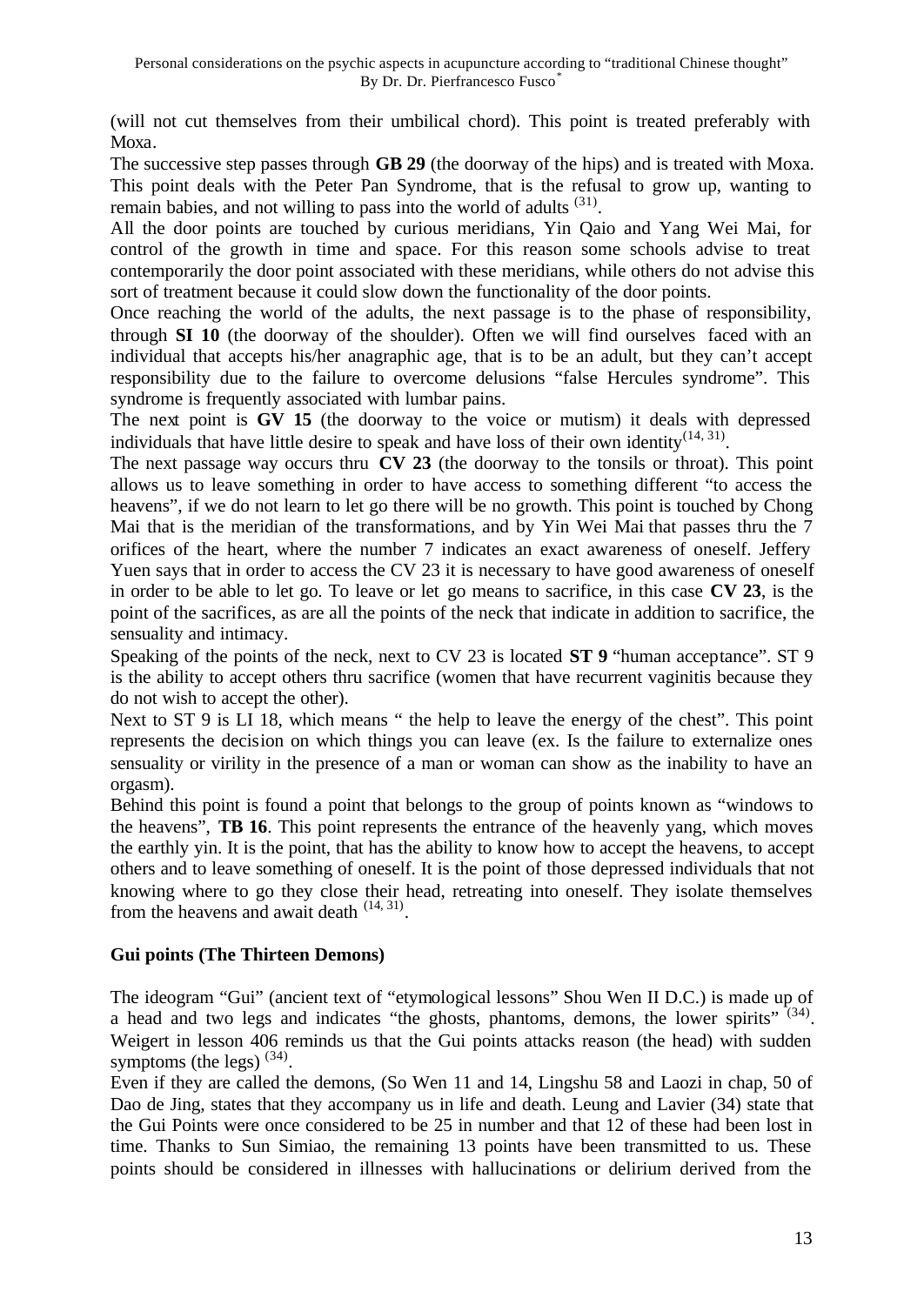dissociation between the Hun and the Po, which can cause a blockage and obstacles to the free circulation of energy  $(31)$ .

In Liezi's "classic of perfect emptiness" there are described three different categories of "spirits":

- **Shen**  $\longrightarrow$  that come from the heavens
- **Qi**  $\qquad \qquad \implies$  that come from the earth
- $\bullet$  **Gui**  $\longrightarrow$  that come from the deceased

The Gui corresponds to the "demons" (gdon) of the tibetian religious-mystic traditions create obstacles and obstructions (genks in Sanskrit) producing anxiety and hallucinations. According to the indications of Sun Simiao the main uses of the Gui can be shown as follows:

- 1. **LU 11: Gui Xin** secondary name; hallucinations and preauricular pain.
- 2. **LI 11: Gui Chen** secondary name; loss of memory urticaria, itching and desquamation of the skin. Sedative action (yang insanity / lunacy and extreme agitation of the type zao zang).
- 3. **PC 7: Gui Xin** third name (as in LU11); vomiting and expectoration of blood, heat at the palms of the hands, attacks of sudden energy with the alternating sensations of heat and cold
- 4. **PC 8: Gui Ying** (the third name present in Zhen Ju Jia Yi Jing and not used by Sun Simiao) and Gui Ku (used by Da Cheng); heat type of hemorrhoids and intestinal spasms. Women with sadness and pain in the heart.
- 5. **BL 62: Gui Lu** third name; pain at the angle of the eye, difficulty to urinate, lumbar pain with flexion and extension. It is currently used in china for violent fronto-parietal-nuchal headaches, vertigo, lipotemia, schizophrenia, lumbago, malleolar pain. This point has a strong psychic impact (according Tai Yi Shen Zhen) that enlivens the blood and qi (especially in women) and calms the Heart.
- 6. **GV 16: Gui Zhen / Gui Xue** third and fourth names respectively; the 100 illnesses of the head, relaxation of the tongue and mutism, jaundice.
- 7. **GV 23: Gui Tang** third name; nasal polyps, red and swollen face, epilepsy and dementia.
- 8. **GV 26:** the term Gui appears in the various secondary names **(Gui Ke Ting, Gui Gong, Gui Shi);** logorrhea and loss of consciousness, yin insanity (dian) calms the Shen and combats the countercurrent (ni). Active in the dermatitis with swelling of the face, better with Moxa.
- 9. **SP 1: Gui Le** secondary name; chest pain, coldness and abdominal swelling with dyspepsia, heat at the head with epistasis, alternating cold and heat at the legs.
- 10. **ST 6: Gui Chung** the fourth and last name; described by Ling Shu in the chapter on Jingmai. It is indicated in cases of sudden deviation of the mouth, sensitive to cold wind and the impossibility to walk.
- 11. **CV 1: Gui Cang** ninth and last name of the point (active only in men); depression and loss of consciousness, coldness at the extremity of the shaft with reflux towards the heart.
- 12. **CV 24: Gui Shi** the fourth and last name
- 13. **PC 11bis 106: Yu Men Tou** at the sides of the clitoris.
- 14. **PC 42**: called Hai Quan (in Sowen and in Zhen Jiu Da Quan). According to Sun Simiao it is the 13<sup>th</sup> Gui point placed on the frenulum of the tongue; swollen and edematous tongue with difficulty to speak, polydipsia.

Sun Simiao states that the "13 demons" should be treated in a successive manner with the technique of the "flying needle", other authors advise the use of these point in a differentiated manner evaluating each case individually. Kespì is the only authority that has established a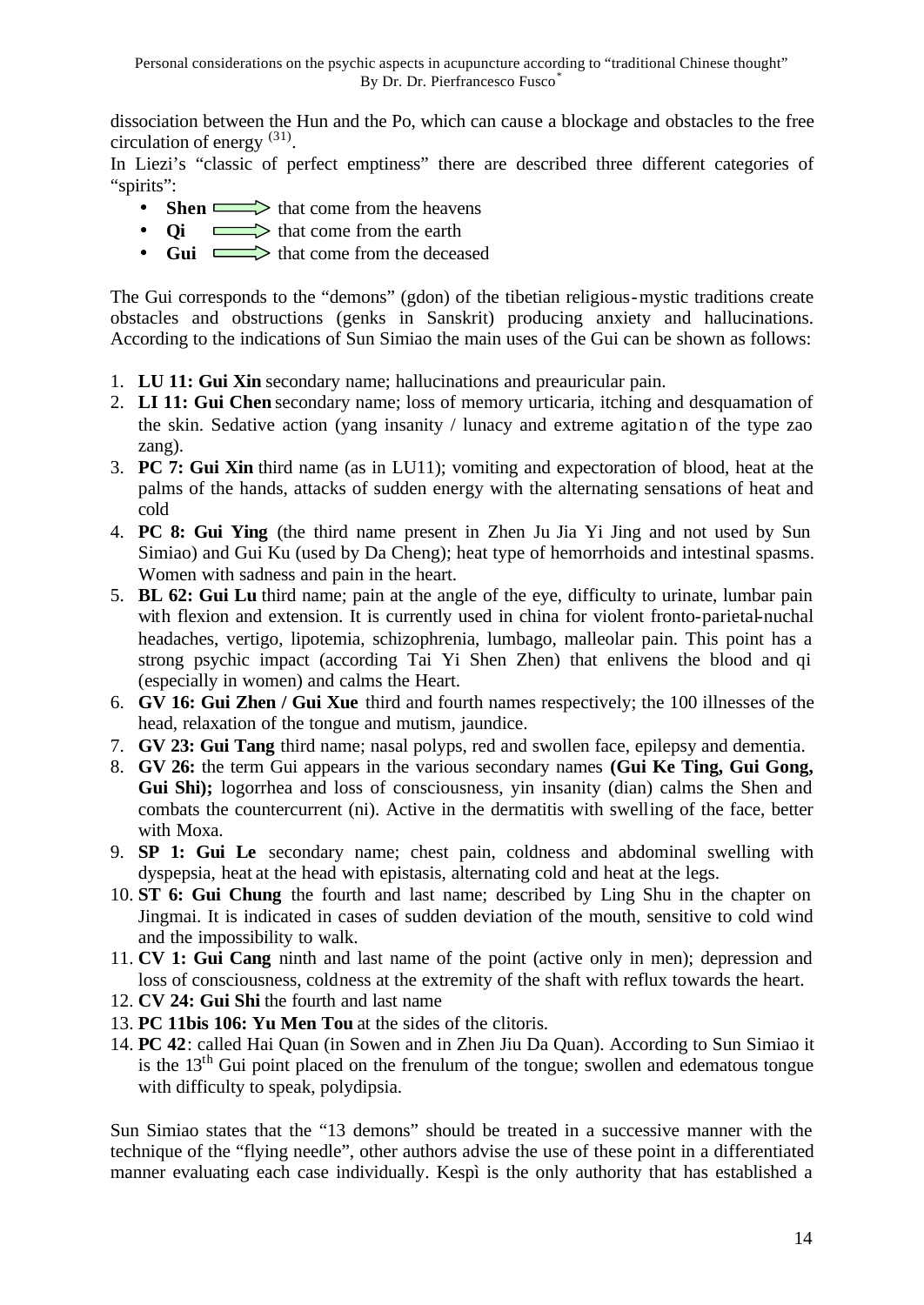formula that is relatively simple for the use with these points. His treatment makes use of the triad "heaven-man-earth"<sup>(34,35)</sup>.

Our school prefers, instead, to treat the obsessive – phobic compulsive neurosis *basing the treatment on the constitution of the patient* <sup>(34)</sup>, rather than specific symptoms (which is difficult to remember).

- Water: BL 62 You Men Tou
- Fire: PC  $6/7$  (PC  $5 SI$  3)
- Wood: GV  $1 16 23 26$
- Metal: LU  $11 L111$
- Earth:  $SP 1 ST 6$

Many authors take into consideration such points in obsessive neurosis with alterations of perception, in the phobic – delirious forms of anxiety, even if the results and the treatments are reported in a very conflicting way  $(31, 34, 35)$ .

There are other very ancient interpretations both in Su Wen and in Ling Shu but they have been abandoned in the course of time. These interpretations are based on the meridian tracts (or chirographics) and these suggest, to treat the Shou Tae Yang, Shou e Zu Jue Yin. The common characteristics are that these resonances have more Blood than Energy and therefore are active on the Shen.  $(13)$ 

• Si ringrazia il Dott. Carla Di Stanislao per i preziosi insegnamenti molti dei quali fanno parte integrante di questo lavoro.

La traduzione è stata curata dal Dott. Dennis Konopacki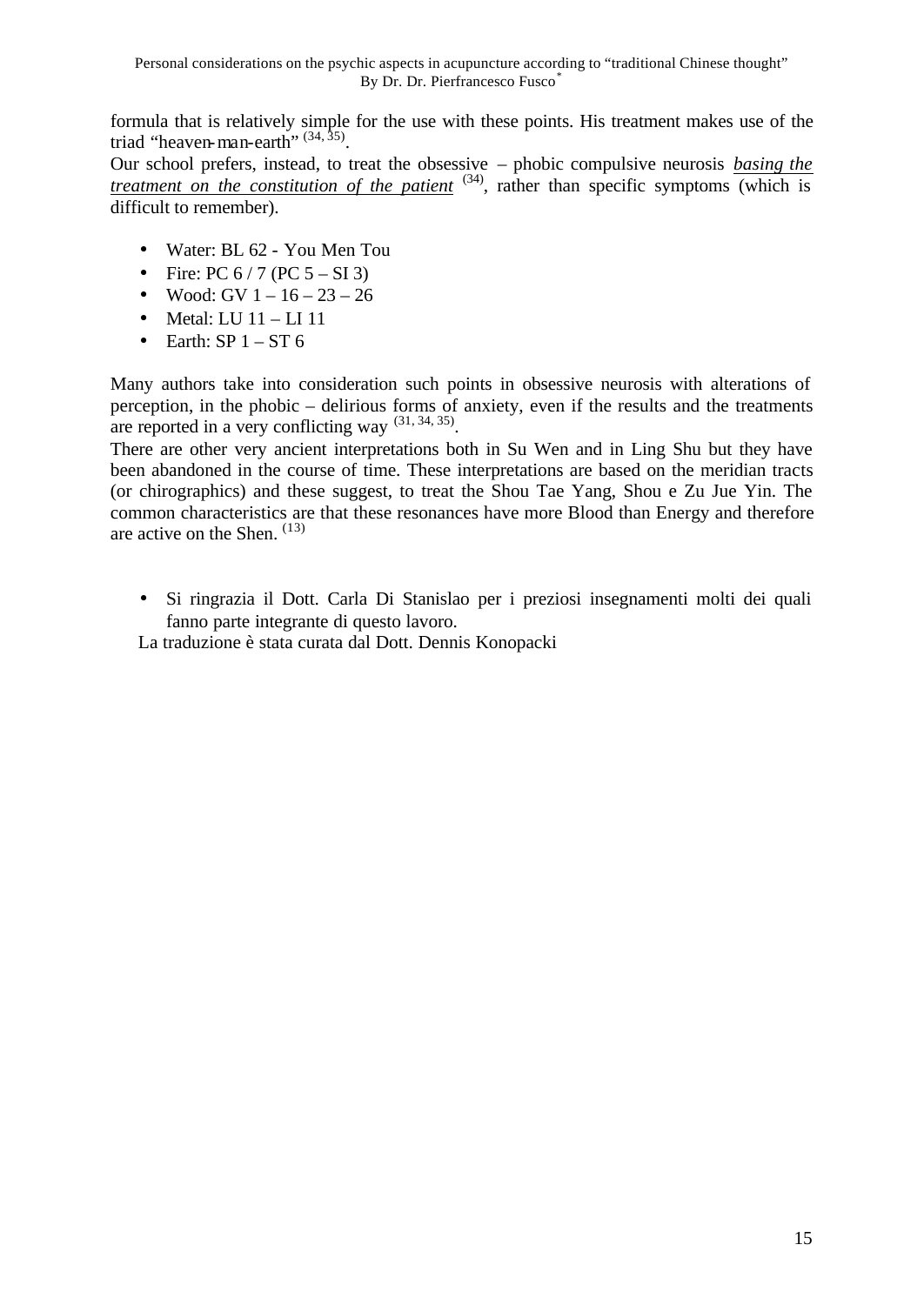#### **REFERENCES**

- 1. Vincent C., Furnham A. Why do patients turn to complementary medicine? An empirical study. "Br. J. Clin. Psyc." 1996; 35:37-48
- 2. Benson H.: Mind and Body Inst. Harvad 1998.
- 3. Corradin M., Di Stanislao C. (a cura di): Lo Psichismo in Medicina Energetica, Ed. AMSA, Roma. 1995
- 4. Husson, A. (a cura di), *Huang Di Nei Jing Su Wen,* numero fuori serie della rivista "Meridien", ASMAF, Paris 1987
- 5. Wong, M. (traduzione e commento di), *Ling Shu,* Masson, Paris 1987
- 6. Andres, G. "Maladies mentales" in *Encyclopèdie des Mèdicines naturelles,* Editions Tecniqques, Paris 1989
- 7. Cantoni G., Maiola M.: aspetti clinici della depressione senile, Riv. It. D'Agopuntura, 83: 53-60, 1995
- 8. Morandotti R.: Le sindromi ansioso-depressive (yu zheng). Congresso Congiunto ALMA-AFAC, Milano, Atti, 30 novembre 1996
- 9. De Villadorata M., Cotè B.: Acupuncture e Medicine Clinique, Ed. Seca-Masson, Paris, Toronto 1989
- 10. Di Stanislao C., Turbe Psichiche (Yu Zheng), seminario di IV anno, Sowen CSSA, anno accademico 1999-2000
- 11. Di Stanislao C.: Le depressioni in MTC, Yi Dao Za Zhi, 1999, 11:6-8
- 12. Nostromo I.: Il Falco. Rivista italiana di agopuntura, 2001, 100:95-96
- 13. De Berardinis D., Di Stanislao C., Corradin M., Brotzu R.,: Organi e Visceri in Medicina Cinese. Le funzioni, le sindromi, la terapia. Ed. Bimar/San Li, 1992
- 14. Corradin M., Di Stanislao C., Parini M. (a cura di): Medicina Cinese per il Massaggio Shiatsu e Tuina, Ed. Casa editrice Ambrosiana, Milano, 2000
- 15. Bodin L.: Comment je traite une depression nervouse, Mer., 102, 167-173, 1994
- 16. Borsarello JF: Consideration sur le maladies psychiques dans la tradition chinoise, Mer., 63-64, 35-43, 1983
- 17. Di Stanislao C., Le turbe psichiche in MTC, seminario presso l'AMAL di Genova, anno accademico 1998-1999, policopie, AMAL Genova 1999
- 18. Corradin M., Brotzu R., Di Stanislao C., "Turbe Psichiche", in Libro Bianco sull'Agopuntura e le altre metodiche terapeutiche della tradizione medica estremoorientale, SIA, Milano 2000